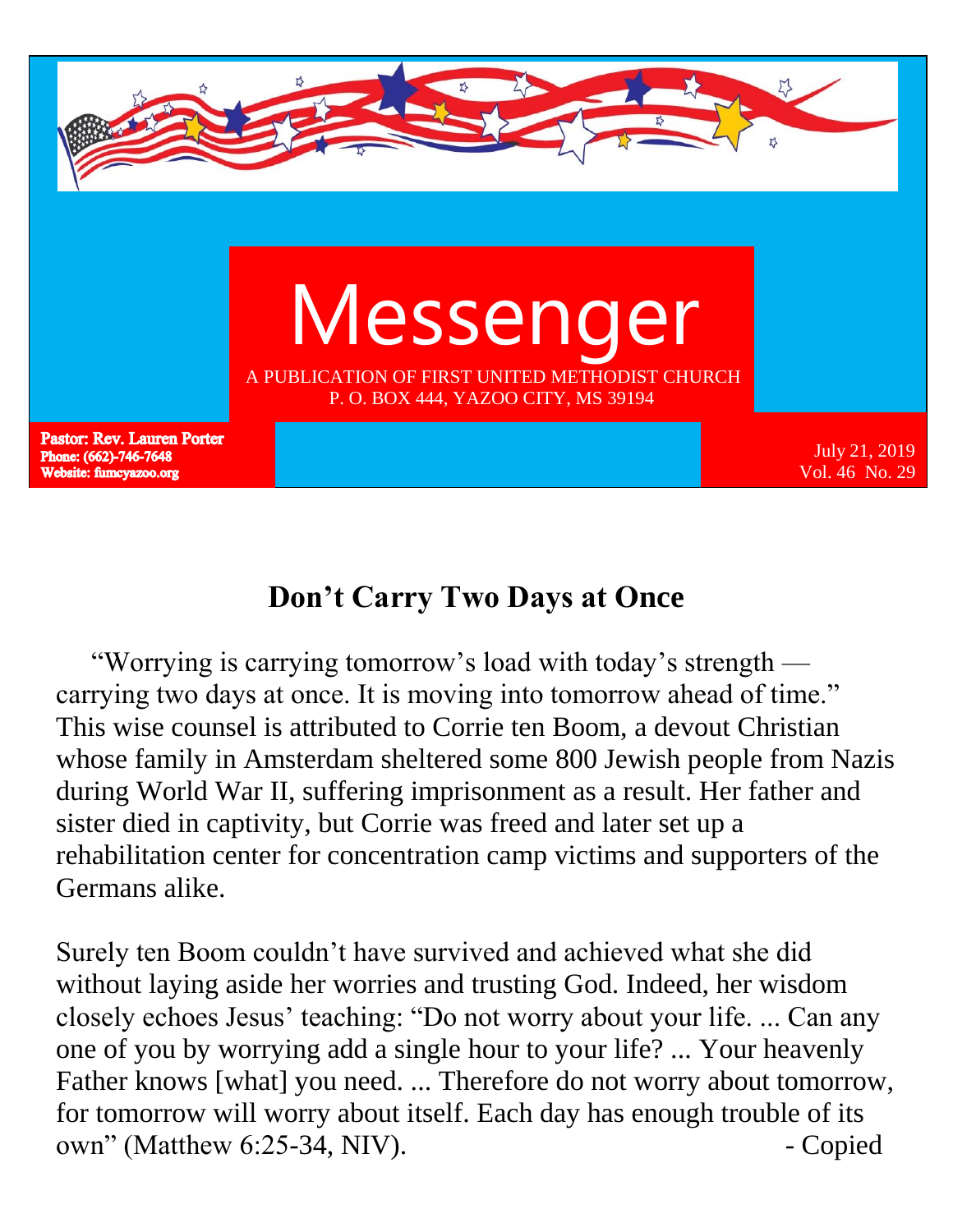

**SUNDAY, JULY 21** 9:00 a.m. Come AZ U R Service 9:50 a.m. Sunday School 11:00 a.m. Traditional Worship Service **MONDAY, JULY 22** 9-12 noon Methodist Market **TUESDAY, JULY 23** 6:00 p.m. Emmaus Meeting **WEDNESDAY, JULY 24** 5:30 p.m. In the Hands of God/Prayer Meeting 5:30 p.m. Youth **SATURDAY, JULY 27** 9-12 noon Methodist Market



- 21. Pauline Bridgforth, Avery Harris Betty Kyle
- 22. Josh Kraft
- 23. Kendall Swoope, Stephen Harris Zach Haynes, Michael Hughes
- 25. Walter Burnett, Howard Webb
- 26. Hannah Woods
- 27. Susan Melton, Cameron Dunnington



 *Sympathy and love is extended to Rodney and Sara Henderson and family in the death of Dr. Howard Cheek, brother-in-law to Rodney, who died July 16, 2019.*



 Mitch Cochran, Coordinator of the West Jackson District Early Response Disaster Team of UMCOR, has called a meeting for Tuesday, July 30, 2019, at 6 pm in the Fellowship Hall of First United Methodist in Yazoo City. This meeting is for those willing to take part in Disaster Relief, both locally and elsewhere, in Mississippi. This team will work with and support the local Long Range Planning Committee in our Local Flood Disaster. This team will operate at the District Level and will be a permanent entity.

 All, who are interested in disaster relief and attended the Long Range Planning Committee meeting, on July 2, may want to attend this meeting.

 Subway Sandwiches will be available, so please respond by texting 662-571-7779 or calling the Church office if you are planning on being present. There will be a love offering to pay for this meal.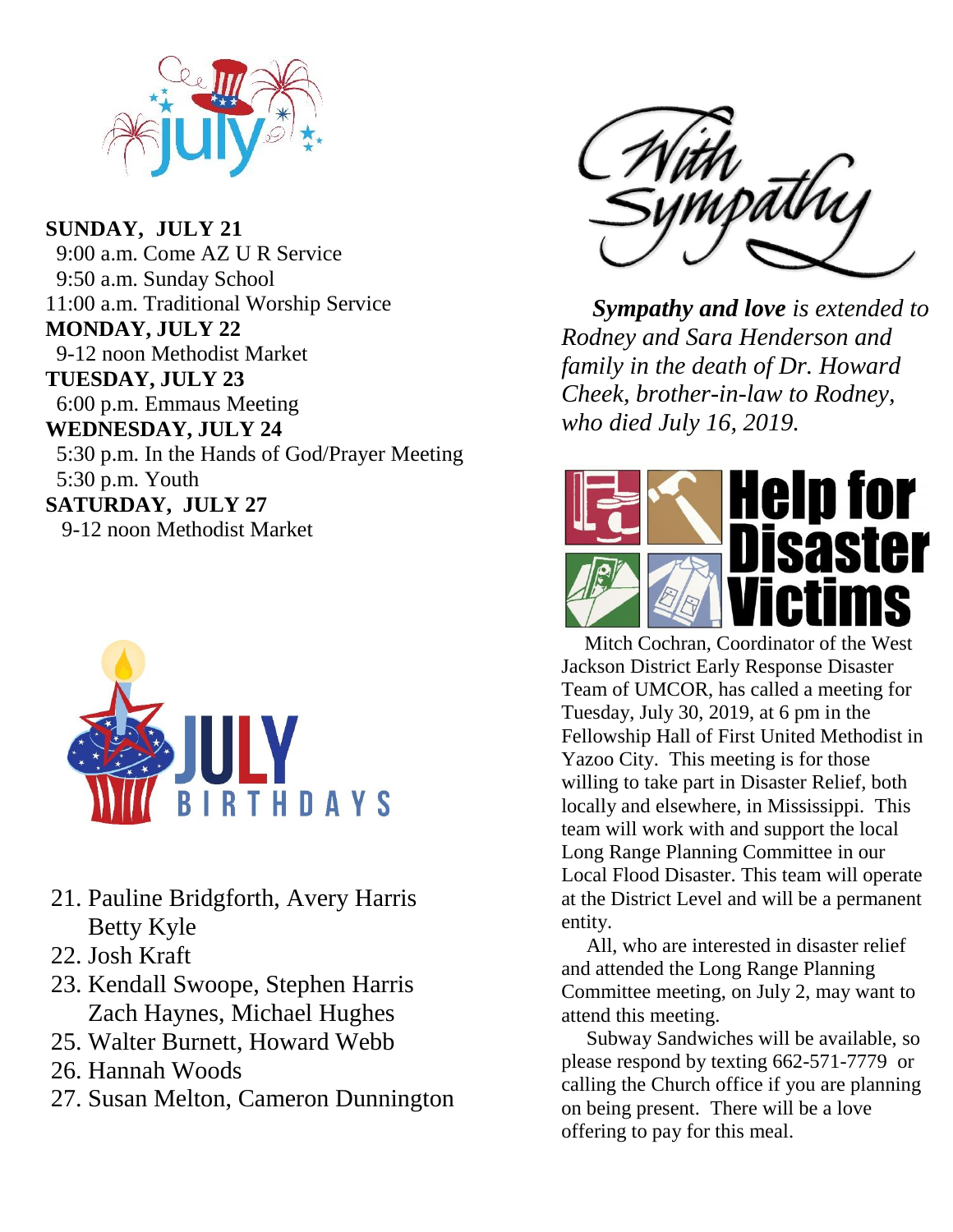

# **Solid Ground Youth**

 This Sunday we will look at a few verses from the book of Matthew. We will also talk about how we can become better disciples of Christ and become a light in this dark world.

# **Wednesday Night Small Group**

 The youth group will meet on Wednesday evening for a time of fellowship. We will meet at the church at 5:30 p.m. More information will be sent out later in the week.





 This week in Sunday School, we will continue to talk about Abraham and his family. Our lesson this week will be about Sarah and Isaac. God kept his promise to Abraham. He told Abraham that he would have descendants, and in our lesson this week, that

promise is about to be fulfilled.

## **HisKidz & Planet 456 Summer Activities:**

 On Friday, July 19, we will have our final movie day. We will be going to Madison to see "*The Lion King."* The cost will be \$7.00 for the movie and additional money for lunch (\$10) and a snack. Please meet at the church at 10:00a.m. We will eat lunch at Chick-fil-a and then watch the movie. The movie time will either be at 12:00 or 12:30. I will need at least 2 adult chaperones to help.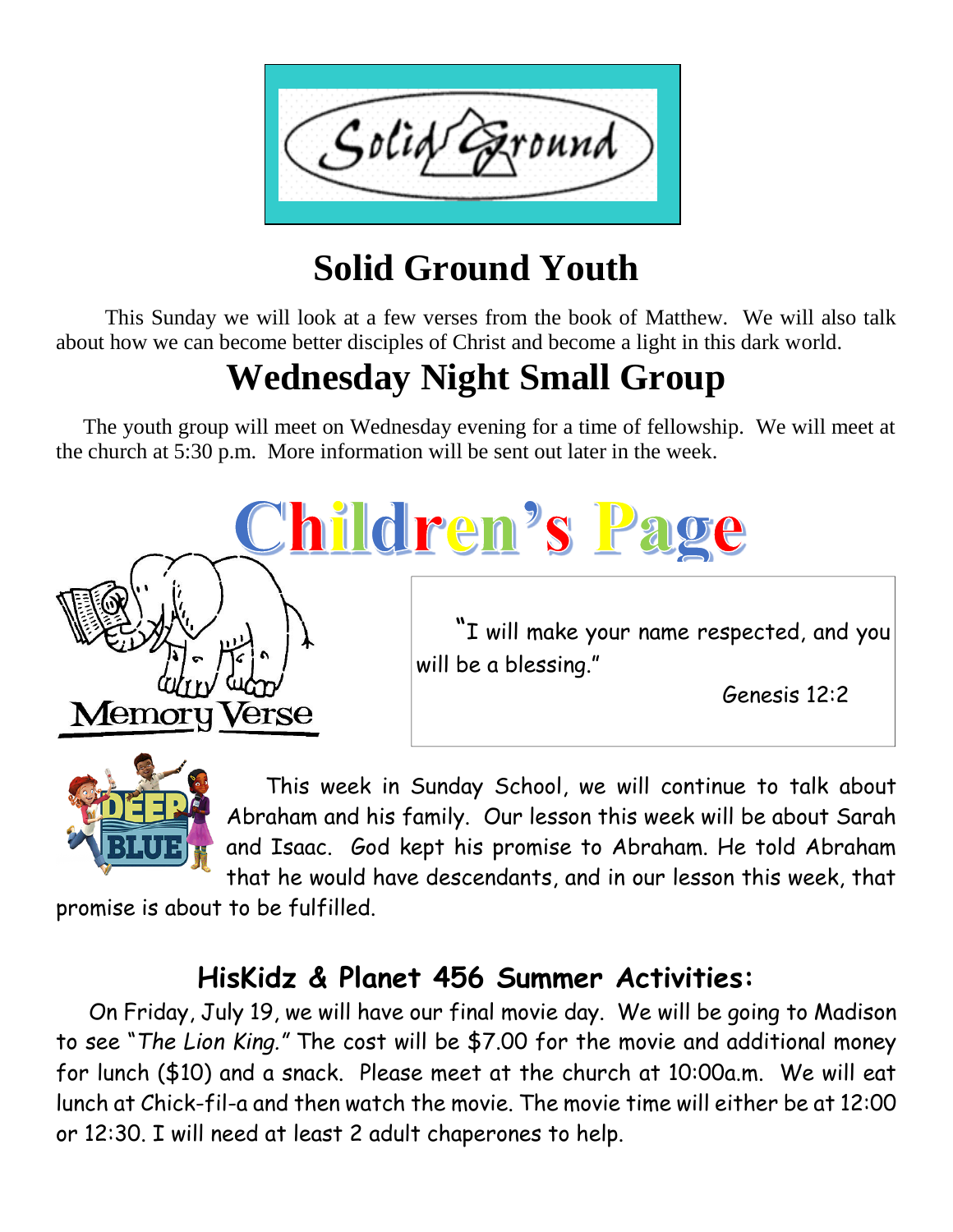## **Volunteers serving Sunday, July 21, 2019**

Greeters Archie & Angie Edgar/Linda & Edwin McDonald Security Buford Atkinson/Michael George Scripture Judges 6:33-40 Sermon **"Gideon & the Fleece"** Flowers Clayton Nagle

## **Attendance, July 14, 2019**

| <b>Worship Services</b>                                 | 172 |
|---------------------------------------------------------|-----|
| <b>Sunday School</b>                                    | 109 |
| $\sim$ $\sim$ $\sim$ $\sim$ $\sim$ $\sim$ $\sim$ $\sim$ |     |

#### **DAILY BIBLE READINGS**

#### **JULY**

| 21. 6 <sup>th</sup> Sunday after Pentecost | Matthew 13:24-30, 36-43 |
|--------------------------------------------|-------------------------|
| 22. A blessing on faithfulness             | Psalm 128               |
| 23. Prayer that pleases God                | 1 Kings 3:5-12          |
| 24. Teach me your statues                  | Psalm 119:129-136       |
| 25. A deceitful beginning                  | Genesis 29:15-28        |
| 26. Seek God's presence continually        | Psalm 105:1-11, 45b     |
| 27. Love unshakeable                       | Romans 8:26-39          |

Thank you to Jim and Dixie Roberts for the beautiful flowers in the sanctuary last Sunday.